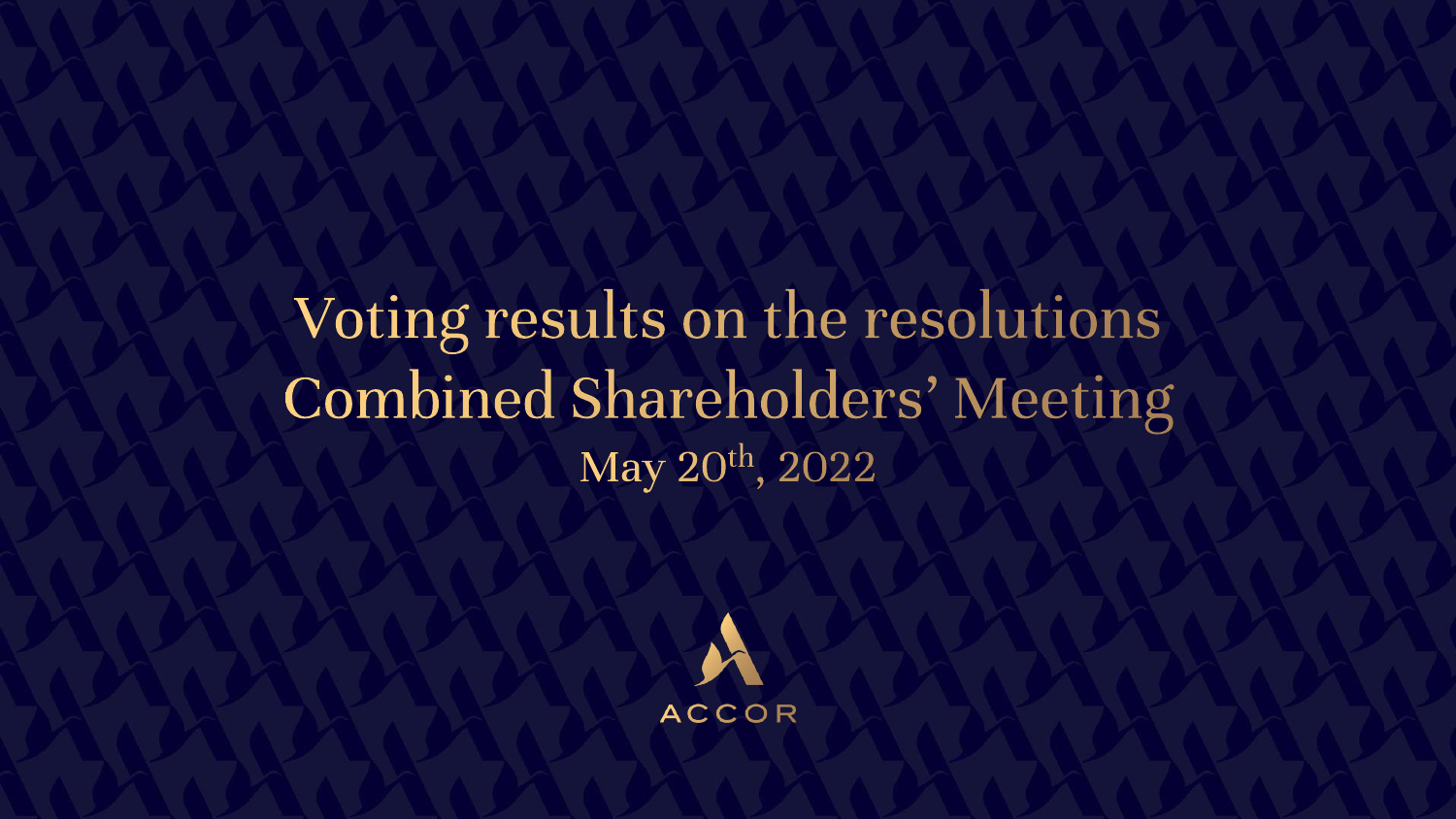## *Quorum: 77.38%*

- Number of shares outstanding as of the date of the Combined Shareholders' Meeting: **261,856,268**
- Number of shares with voting right as of the date of the Combined Shareholders' Meeting: **261,849,768**
- Number of shareholders being present, represented or having voted by post/VOTACCESS: **4,185 shareholders,**  representing:
	- **202,612,197 shares**, and
	- **280,024,780 voting rights**.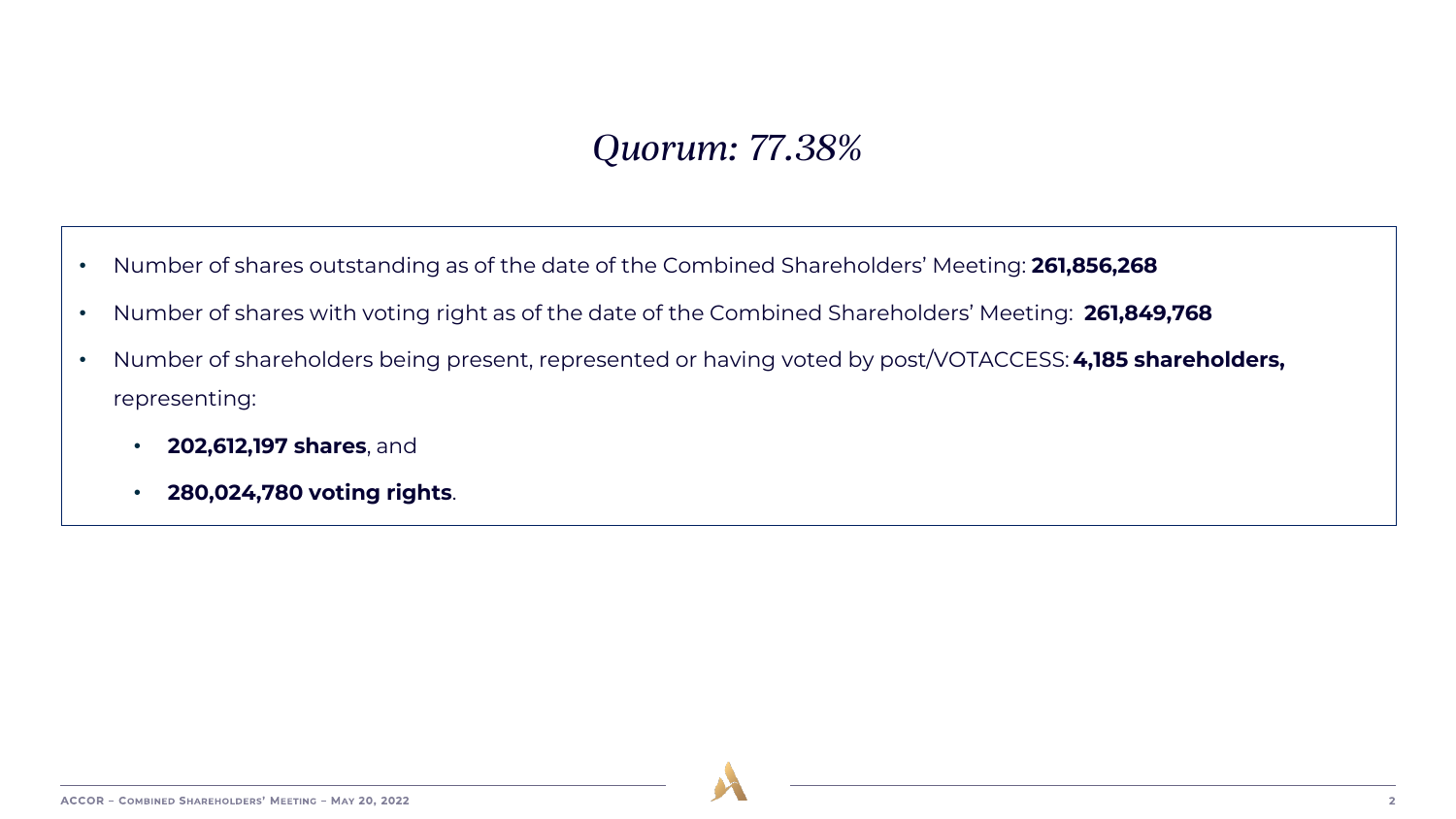## *Voting results on the resolutions*

| <b>Resolution</b> |                                                                                                                               | <b>Type</b> | <b>Voting time</b>     | Valid votes cast |         |            |         | Not valid votes cast |              |                  | <b>Attendees &amp; Proxies</b> |                      | $%$ of<br>share | Out of<br>vote<br>voting | Result   |
|-------------------|-------------------------------------------------------------------------------------------------------------------------------|-------------|------------------------|------------------|---------|------------|---------|----------------------|--------------|------------------|--------------------------------|----------------------|-----------------|--------------------------|----------|
|                   |                                                                                                                               |             |                        | For              | %       | Against    | %       | Withhold             |              | Null   Not voted | <b>Shares</b>                  | <b>Voting rights</b> | capital         | rights                   |          |
|                   | Approval of the parent company financial<br>statements and the reports thereon for the fiscal<br>year ended December 31, 2021 | Ordinary    | 20/05/2022<br>11:18:32 | 279 004 383      | 99,946% | 150 235    | 0.054%  | 847 804              | $\Omega$     | 22 3 58          | 202 612 197                    | 280 024 780          | 77,38%          |                          | Approved |
|                   | Approval of the consolidated financial<br>statements and the reports thereon for fiscal<br>year ended December 31, 2021       | Ordinary    | 20/05/2022<br>11:19:13 | 279 623 503      | 99,946% | 151 290    | 0,054%  | 227 529              | $\Omega$     | 22 458           | 202 612 197                    | 280 024 780          | 77,38%          |                          | Approved |
| 3                 | Appropriation of result for the fiscal year ended<br>December 31, 2021                                                        | Ordinary    | 20/05/2022<br>11:19:46 | 279 751 019      | 99,939% | 170 010    | 0,061%  | 81 393               | <sup>0</sup> | 22 358           | 202 612 197                    | 280 024 780          | 77,38%          |                          | Approved |
|                   | Appointment of Mrs Asma Abdulrahman Al-<br>Khulaifi as Director of the Company                                                | Ordinary    | 20/05/2022<br>11:20:20 | 270 268 248      | 97,472% | 7 009 216  | 2,528%  | 2 724 858            | <sup>0</sup> | 22 458           | 202 612 197                    | 280 024 780          | 77,38%          |                          | Approved |
|                   | Appointment of Mr. Ugo Arzani as Director of<br>the Company                                                                   | Ordinary    | 20/05/2022<br>11:20:53 | 270 474 451      | 97,546% | 6 803 239  | 2,454%  | 2 724 731            |              | 22 359           | 202 612 197                    | 280 024 780          | 77,38%          |                          | Approved |
| 6                 | Appointment of Mrs Hélène Auriol Potier as<br>Director of the Company                                                         | Ordinary    | 20/05/2022<br>11:21:26 | 276 940 945      | 98,932% | 2 988 637  | 1,068%  | 72 840               |              | 22 358           | 202 612 197                    | 280 024 780          | 77,38%          |                          | Approved |
|                   | Renewal of Mrs Qionger Jiang as Director of<br>the Company                                                                    | Ordinary    | 20/05/2022<br>11:21:58 | 238 451 340      | 86,372% | 37 622 774 | 13,628% | 3 928 308            |              | 22 358           | 202 612 197                    | 280 024 780          | 77,38%          |                          | Approved |
|                   | Renewal of Mr. Nicolas Sarkozy as Director of<br>the Company                                                                  | Ordinary    | 20/05/2022<br>11:22:32 | 263 461 349      | 96,780% | 8 766 909  | 3,220%  | 7 773 975            |              | 22 547           | 202 612 197                    | 280 024 780          | 77,38%          |                          | Approved |
| 9                 | Renewal of Mrs Isabelle Simon as Director of<br>the Company                                                                   | Ordinary    | 20/05/2022<br>11:23:05 | 258 006 215      | 92,169% | 21 920 945 | 7,831%  | 75 258               |              | 22 362           | 202 612 197                    | 280 024 780          | 77,38%          |                          | Approved |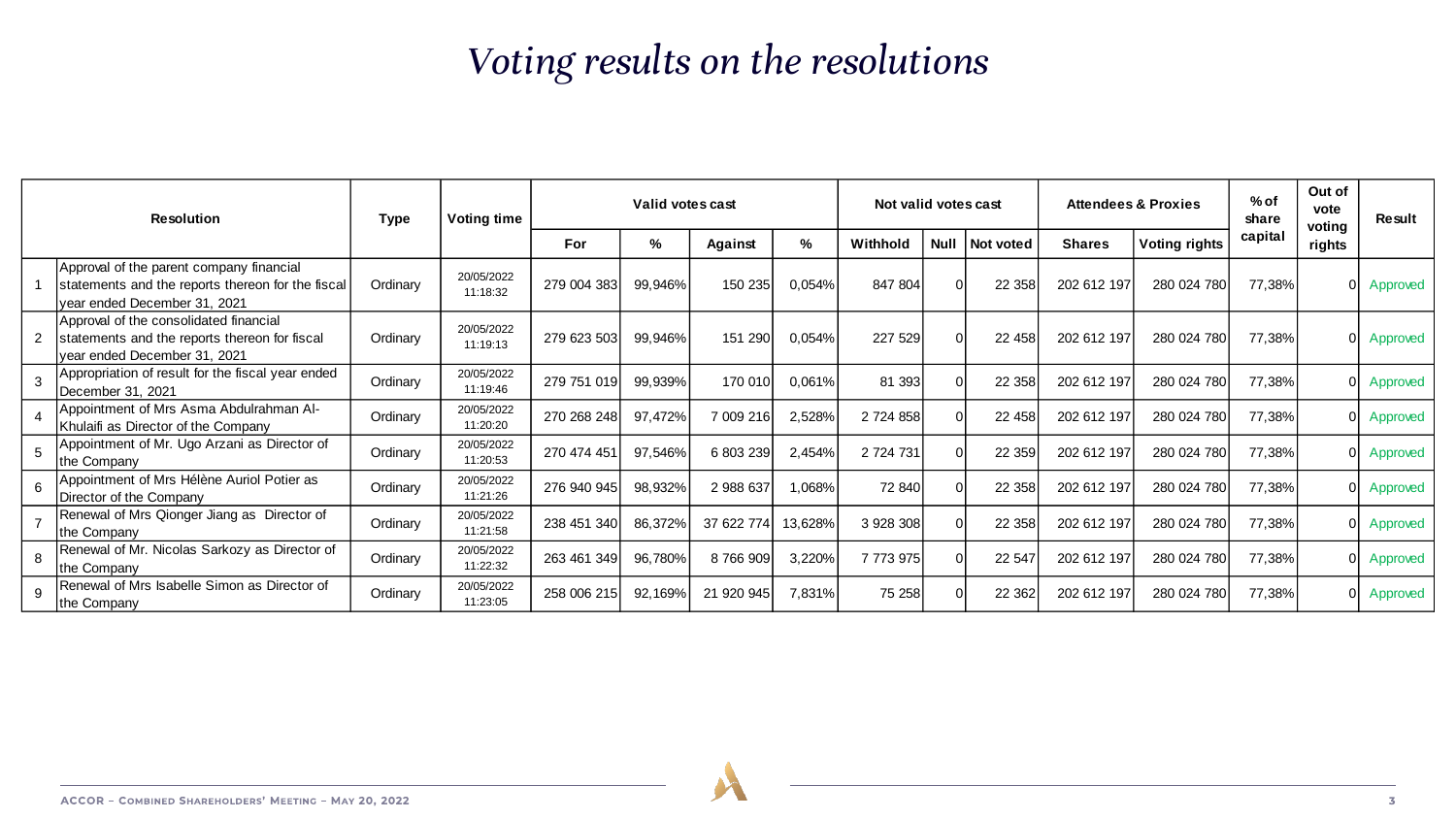## *Voting results on the resolutions*

| <b>Resolution</b> |                                                                                                                                                                                                                                                                               | <b>Type</b>   | <b>Voting time</b>     | Valid votes cast |               |            |         | Not valid votes cast |             |           | <b>Attendees &amp; Proxies</b> |                      | $%$ of<br>share | Out of<br>vote<br>voting | Result   |
|-------------------|-------------------------------------------------------------------------------------------------------------------------------------------------------------------------------------------------------------------------------------------------------------------------------|---------------|------------------------|------------------|---------------|------------|---------|----------------------|-------------|-----------|--------------------------------|----------------------|-----------------|--------------------------|----------|
|                   |                                                                                                                                                                                                                                                                               |               |                        | For              | $\frac{9}{6}$ | Against    | %       | Withhold             | <b>Null</b> | Not voted | <b>Shares</b>                  | <b>Voting rights</b> | capital         | rights                   |          |
| 10                | Renewal of Mr. Sarmad Zok as Director of the<br>Company                                                                                                                                                                                                                       | Ordinary      | 20/05/2022<br>11:23:39 | 231 230 350      | 83,392%       | 46 052 048 | 16,608% | 2 720 024            | $\Omega$    | 22 358    | 202 612 197                    | 280 024 780          | 77,38%          | 01                       | Approved |
|                   | Approval of the report on compensation of<br>executive officers for the year ended December<br>31, 2021 (ex post say on pay)                                                                                                                                                  | Ordinary      | 20/05/2022<br>11:24:16 | 271 169 901      | 96,872%       | 8 754 765  | 3,128%  | 77 627               | $\Omega$    | 22 487    | 202 612 197                    | 280 024 780          | 77,38%          | Οl                       | Approved |
| 12                | Approval of the fixed, variable and exceptional<br>components of the total compensation and<br>benefits of any kind paid during or awarded for<br>the year ended December 31, 2021, to Mr.<br>Sébastien Bazin as Chairman and Chief<br>Executive Officer (ex post say on pay) | Ordinary      | 20/05/2022<br>11:25:00 | 221 815 234      | 79,269%       | 58 012 009 | 20,731% | 175 024              | $\Omega$    | 22 513    | 202 612 197                    | 280 024 780          | 77,38%          | 01                       | Approved |
| 13                | Approval of the compensation policy applicable<br>to the Chairman and Chief Executive Officer for<br>2022 (ex ante say on pay)                                                                                                                                                | Ordinary      | 20/05/2022<br>11:25:32 | 267 237 693      | 95,498%       | 12 596 959 | 4,502%  | 167 554              | $\Omega$    | 22 574    | 202 612 197                    | 280 024 780          | 77,38%          | 01                       | Approved |
| 14                | Approval of the compensation policy applicable<br>to the Directors for 2022 (ex ante say on pay)                                                                                                                                                                              | Ordinary      | 20/05/2022<br>11:26:05 | 273 780 406      | 97,804%       | 6 147 607  | 2,196%  | 74 208               | $\Omega$    | 22 559    | 202 612 197                    | 280 024 780          | 77,38%          | Οl                       | Approved |
| 15                | Approval of a related-party agreement - Special<br>report of the Statutory Auditors                                                                                                                                                                                           | Ordinary      | 20/05/2022<br>11:26:36 | 275 556 320      | 98,632%       | 3 822 750  | 1,368%  | 98 478               | $\Omega$    | 22 683    | 202 612 197                    | 279 500 231          | 77,38%          | 524 549                  | Approved |
| 16                | Authorization for the Board of Directors to trade<br>in the Company's shares                                                                                                                                                                                                  | Ordinary      | 20/05/2022<br>11:27:07 | 271 897 799      | 98,107%       | 5 247 295  | 1,893%  | 2 857 173            | $\Omega$    | 22 513    | 202 612 197                    | 280 024 780          | 77,38%          | 01                       | Approved |
| .17               | Authorization for the Board of Directors to grant<br>performance shares to employees or executive<br>officers                                                                                                                                                                 | Extraordinary | 20/05/2022<br>11:27:42 | 264 931 848      | 94,642%       | 14 997 542 | 5,358%  | 72 867               | $\Omega$    | 22 5 23   | 202 612 197                    | 280 024 780          | 77,38%          | 01                       | Approved |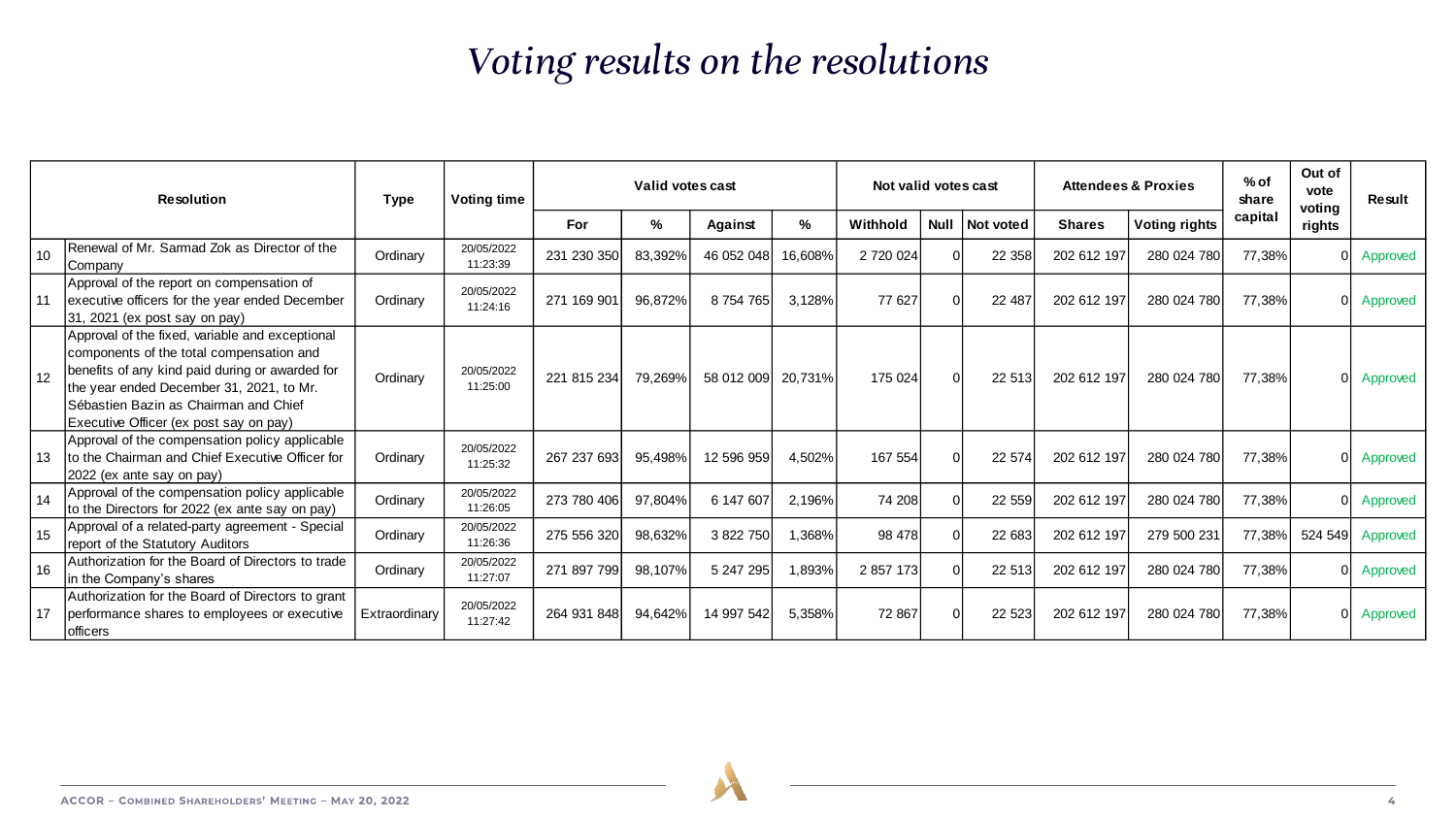## *Voting results on the resolutions*

| <b>Resolution</b> |                                                                                                                                                                                                                                                                                   | Type          | Voting time            | Valid votes cast |         |                     |         | Not valid votes cast |          |                  | <b>Attendees &amp; Proxies</b> | $%$ of<br>share      | Out of<br>vote<br>voting | Result   |            |
|-------------------|-----------------------------------------------------------------------------------------------------------------------------------------------------------------------------------------------------------------------------------------------------------------------------------|---------------|------------------------|------------------|---------|---------------------|---------|----------------------|----------|------------------|--------------------------------|----------------------|--------------------------|----------|------------|
|                   |                                                                                                                                                                                                                                                                                   |               |                        | For              | %       | Against             | %       | Withhold             |          | Null   Not voted | <b>Shares</b>                  | <b>Voting rights</b> | capital                  | rights   |            |
| 18                | Restriction on the number of performance<br>shares that may be granted to executive officers   Extraordinary<br>of the Company                                                                                                                                                    |               | 20/05/2022<br>11:28:15 | 271 696 093      | 97,058% | 8 234 166           | 2,942%  | 71 947               | $\Omega$ | 22 574           | 202 612 197                    | 280 024 780          | 77,38%                   |          | 0 Approved |
| 19                | Delegation to the Board of Directors to issue<br>ordinary shares or securities giving access to<br>the share capital to the benefit of members of a<br>corporate savings plan (Plan d'Épargne<br>Entreprise) without pre-emptive subscription<br>rights for existing shareholders | Extraordinary | 20/05/2022<br>11:28:57 | 255 962 389      | 91,437% | 23 970 022          | 8,563%  | 69 748               | $\Omega$ | 22 621           | 202 612 197                    | 280 024 780          | 77,38%                   | $\Omega$ | Approved   |
| 20                | Delegation to the Board of Directors to issue<br>Ifree share warrants to shareholders in the event<br>of a public offer on the Company's shares                                                                                                                                   | Ordinary      | 20/05/2022<br>11:29:35 | 171 686 263      |         | 61,485% 107 547 693 | 38,515% | 768 183              | $\Omega$ | 22 641           | 202 612 197                    | 280 024 780          | 77,38%                   |          | Approved   |
| 21                | Powers to carry out legal formalities                                                                                                                                                                                                                                             | Ordinary      | 20/05/2022<br>11:30:04 | 279 928 055      | 99,998% | 6 5 9 3             | 0,002%  | 67 385               |          | 22 747           | 202 612 197                    | 280 024 780          | 77,38%                   |          | Approved   |